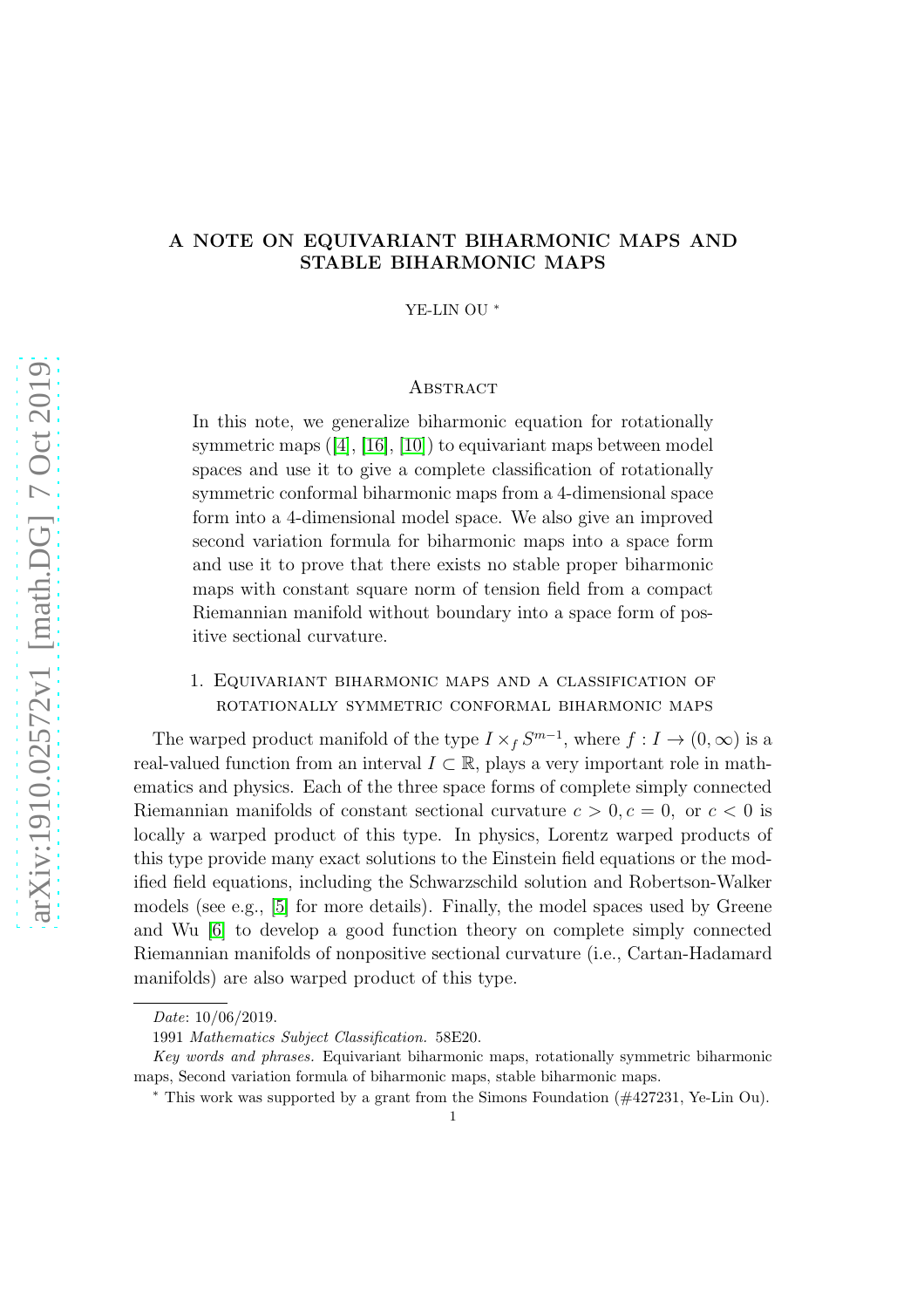#### $2\,$  YE-LIN OU  $^*$

Recall that a *plole* of a manifold is a point  $o \in M$  where the exponential map  $exp_o: T_oM \to M$  is a diffeomorphism. A Riemannian manifold  $(M^m(o), g)$  with a pole o is called a *model* if every linear isometry of  $T_0M$  is the differential at o of an isometry of  $M$ . A special feature of a model lies in the fact that it can be described, by using geodesic polar coordinates centered at the pole o, as a warped product:

$$
(M^{m}(o), g) = \left( [0, +\infty) \times S^{m-1}, dr^{2} + f^{2}(r) g^{S^{m-1}} \right),
$$

where  $(S^{m-1}, g^{S^{m-1}})$  is the standard  $(m-1)$ -dimensional unit sphere, and  $f$ :  $[0, \infty) \rightarrow [0, \infty)$  is a smooth function satisfying the following boundary conditions:

$$
f(0) = 0
$$
,  $f'(0) = 1$  and  $f(r) > 0$  if  $r > 0$ .

Note (see  $[6]$ ) that in this model, r measures the geodesic distance from the pole  $o$ , and the warping function  $f$  relates to the the radial curvature by the following Jacobi equation:

$$
f''(r) + K(r) f(r) = 0 , f(0) = 0, f'(0) = 1,
$$

where the radial curvature  $K(r)$  ( $r > 0$ ) of the model means the sectional curvature of any plane containing the radial direction  $\partial_r$ .

We use  $M_f^m(o)$  to denote a model  $(M^m(o), g)$  defined above, but, to abuse the notation and terminology, we sometimes also allow  $f(r)$  to define on a finite interval [0, b], with  $f(b) = 0$  and  $f'(b) = -1$ . Sometimes, we also use the standard warped product notation like  $I \times_f S^{m-1}$ . In the following, we will use the following warped product models to represent a space form of constant sectional curvature  $K$ :

$$
K = 0 : \mathbb{R}^m = M_f^m(o), \text{ with } f(r) = r, \text{ for } r \in [0, +\infty)
$$
  
\n
$$
K = 1 : S^m \setminus \{\text{south pole}\} = M_f^m(o), \text{ with}
$$
  
\n
$$
f(r) = \sin r, \text{ for } r \in [0, \pi];
$$
  
\n
$$
K = -1 : H^m = M_f^m(o), \text{ with}
$$
  
\n
$$
f(r) = \sinh r \text{ for } r \in [0, +\infty).
$$

Recall (see [\[9\]](#page-11-4)) that **an equivariant map** is a map  $\phi$  : ( $\mathbb{R}^+ \times S^{m-1}$ , dr<sup>2</sup> +  $\sigma^2(r)g^{S^{m-1}}$ )  $\rightarrow (\mathbb{R}^+ \times S^{n-1}, d\rho^2 + \lambda^2(\rho)g^{S^{n-1}})$  between two model spaces defined by  $\phi(r,\theta) = (\rho(r), \varphi(\theta))$ , where  $\varphi: S^{m-1} \to S^{n-1}$  is an eigenmap with eigenvalue  $2e(\varphi) = 2k > 0$ . In particular, a map  $\phi : (\mathbb{R}^+ \times S^{m-1}, dr^2 + \sigma^2(r)g^{S^{m-1}}) \rightarrow$  $(\mathbb{R}^+ \times S^{m-1}, d\rho^2 + \lambda^2(\rho)g^{S^{m-1}})$  with  $\phi(r,\theta) = (\rho(r), \theta)$  is called a **rotationally** symmetric map.

Now we are ready to study equivariant biharmonic maps. First, we have the following biharmonic equation for equivariant maps between two models.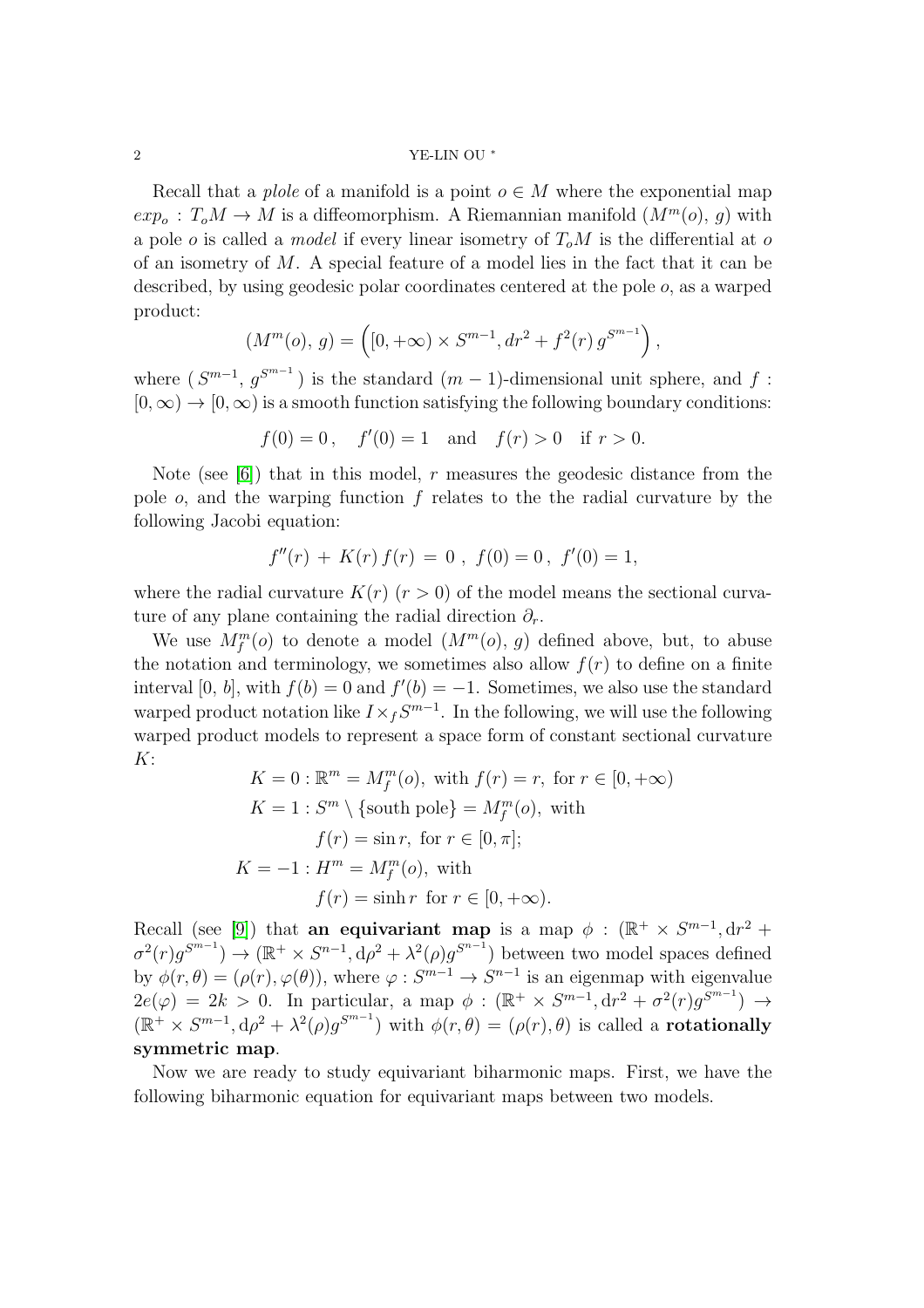<span id="page-2-2"></span>**Proposition 1.1.** For an eigenmap  $\varphi : S^{m-1} \to S^{n-1}$  with eigenvalue  $2e(\varphi) =$ 2k, the equivariant map  $\phi : (\mathbb{R}^+ \times S^{m-1}, \mathrm{d}r^2 + \sigma^2(r) g^{S^{m-1}}) \to (\mathbb{R}^+ \times S^{n-1}, \mathrm{d}\rho^2 +$  $\lambda^2(\rho)g^{S^{n-1}}$ ) with  $\phi(r,\theta)=(\rho(r),\varphi(\theta))$  is a biharmonic map if and only if  $\rho$  is a solution of

<span id="page-2-0"></span>(1) 
$$
\begin{cases} F = \rho'' + (m-1)\frac{\sigma'}{\sigma} \rho' - 2k \frac{\lambda \lambda'(\rho)}{\sigma^2}, \\ F'' + (m-1)\frac{\sigma'}{\sigma} F' - 2k \frac{(\lambda \lambda')'(\rho)}{\sigma^2} F = 0, \end{cases}
$$

or equivalently,

<span id="page-2-1"></span>(2) 
$$
\Delta^2 \rho - 2k \Delta \left( \frac{\lambda \lambda'(\rho)}{\sigma^2} \right) - 2k \frac{(\lambda \lambda')'(\rho)}{\sigma^2} \left( \Delta \rho - 2k \frac{\lambda \lambda'(\rho)}{\sigma^2} \right) = 0.
$$

*Proof.* Take a system of local coordinate  $\{r, u^i\}$  on  $M_{\sigma}^m(o)$  (resp.  $\{\rho, y^b\}$  on  $M_{\lambda}^{n}(o)$ ) so that  $\{u^{i}\}\$ is a local coordinate system on  $S^{m-1}$  (resp.  $\{y^{b}\}\$ is a local coordinate system on  $S^{n-1}$ ). We adopt the following convention for the range of the indices:  $A, B, C, D = 0, 1, 2, \cdots, m - 1; i, j, k, l = 1, 2, \cdots, m - 1; \alpha, \beta, \xi, \mu$  $[0, 1, 2, \dots, n; \text{ and } a, b, c, d = 1, 2, \dots, n-1. \text{ Let } \bar{g} = dr^2 + \sigma^2(r)g^{5^{m-1}} \text{ and }$  $\tilde{h} = d\rho^2 + \lambda^2(\rho)g^{S^{n-1}}$ , then we have

$$
\bar{g}_{00} = \bar{g}^{00} = 1, \ \bar{g}_{0i} = \bar{g}^{0i} = 0, \ \ \bar{g}_{ij} = \sigma^2(r)g_{ij}, \ \ \bar{g}^{ij} = \sigma^{-2}g^{ij},
$$
  

$$
\tilde{h}_{00} = \tilde{h}^{00} = 1, \ \tilde{h}_{0a} = \tilde{h}^{0a} = 0, \ \ \tilde{h}_{ab} = \lambda^2(\rho)h_{ab}, \ \ \tilde{h}^{ab} = \lambda^{-2}(\rho)h^{ab}
$$

where  $g_{ij}$  and  $h_{ab}$  denote the components of the standard metrics of  $S^{m-1}$  and  $S^{n-1}$  respectively. By using the local expression  $\phi(r, \theta) = (\rho(r), \varphi(\theta))$  or,  $\phi^{0}(r, \theta) =$  $\rho(r)$ ,  $\phi^b(r,\theta) = \varphi^b(\theta)$ , we compute

$$
\tau(\phi) = \bar{g}^{AB}(\phi_{AB}^0 - \bar{\Gamma}_{AB}^C \phi_C^0 + \tilde{\Gamma}_{\alpha\beta}^0 \phi_A^{\alpha} \phi_B^{\beta}) \partial_{\rho} + \bar{g}^{AB}(\phi_{AB}^d - \bar{\Gamma}_{AB}^C \phi_C^d + \tilde{\Gamma}_{\alpha\beta}^d \phi_A^{\alpha} \phi_B^{\beta}) \partial_d \n= (\rho'' - \bar{g}^{ij} \bar{\Gamma}_{ij}^0 \rho' + \bar{g}^{ij} \tilde{\Gamma}_{ab}^0 \varphi_i^a \varphi_j^b) \partial_{\rho} + \sigma^{-2} g^{ij} (\varphi_{ij}^d - \bar{\Gamma}_{ij}^k \varphi_k^d + \tilde{\Gamma}_{ab}^d \varphi_i^a \varphi_j^b) \partial_d \n= (\rho'' + (m - 1) \frac{\sigma'}{\sigma} \rho' - \frac{2k\lambda \lambda'(\rho)}{\sigma^2}) \partial_{\rho} + \sigma^{-2} (0, \tau(\varphi)),
$$

where in obtaining the last equality we have used the identities of the connection coefficients of the warped product metrics

$$
\bar{\Gamma}_{ij}^0 = -\sigma \sigma' g_{ij}, \quad \tilde{\Gamma}_{ab}^0 = -\lambda \lambda' h_{ab},
$$

and the fact that the connection coefficients  $\bar{\Gamma}_{ij}^k$  and  $\tilde{\Gamma}_{ab}^d$  of the metrics  $\sigma^2(r)g^{S^{m-1}}$ and  $\lambda^2(\rho)g^{S^{n-1}}$  agree with those of the standard metrics on  $S^{m-1}$  and  $S^{n-1}$  respectively. Using the fact that an eigenmap is a harmonic map with  $\tau(\varphi) = 0$ , we conclude that the tension field of the equivariant map  $\phi$  is given by  $\tau(\phi) = F \partial_{\rho}$ for  $F$  given in the first equation of  $(1)$ .

,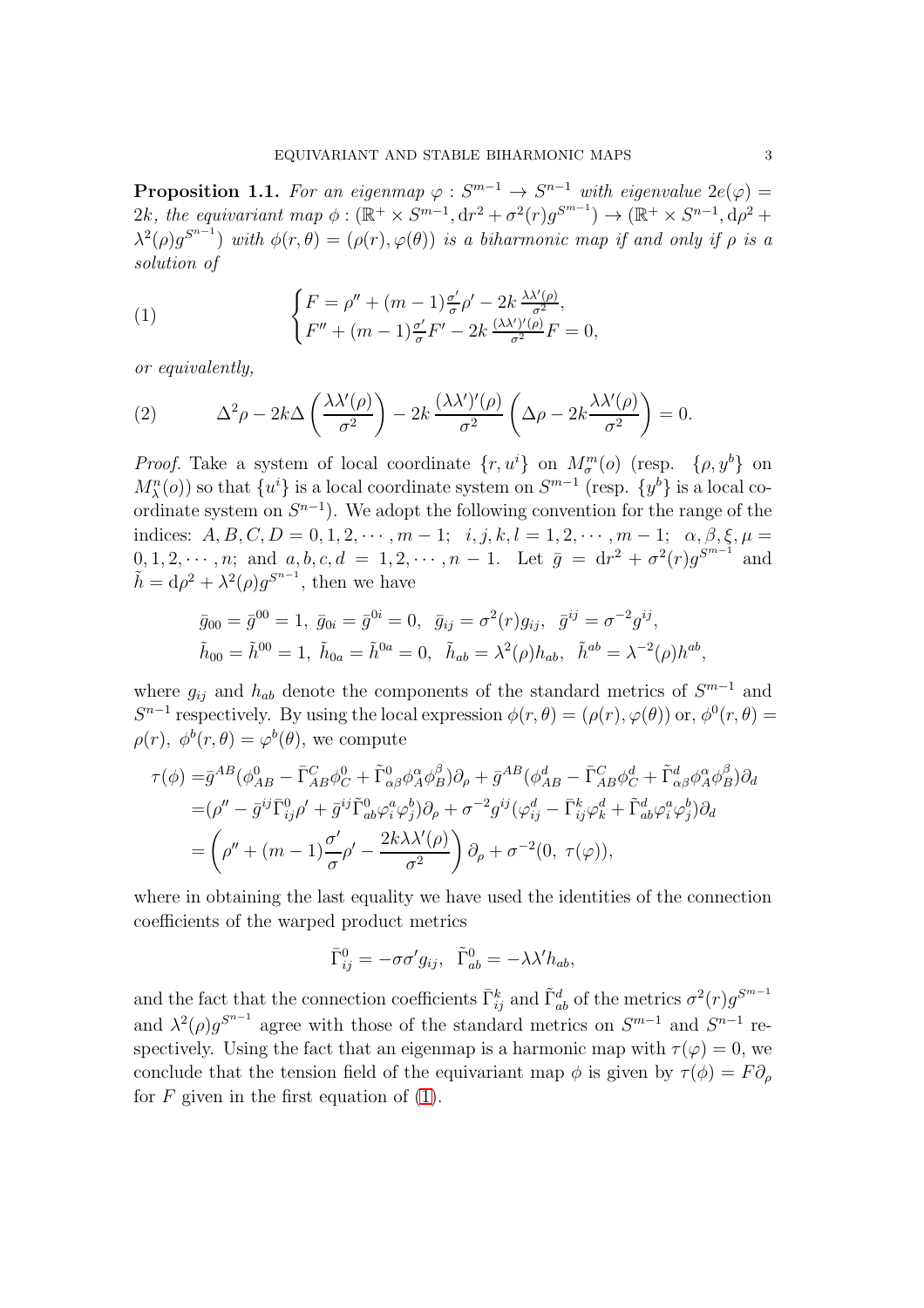4  $YE-LIN$  OU  $^*$ 

<span id="page-3-0"></span>To compute the bitension field, we have (cf. (7) in [\[13\]](#page-12-1))

(3) 
$$
\tau_2(\phi) = -J(\tau(\phi)) = -J(F\partial_\rho)) = -[FJ(\partial_\rho) - (\Delta F)\partial_\rho - 2\nabla_{\nabla F}^{\phi}\partial_\rho],
$$

where  $J$  is the Jacobi operator defined by

(4) 
$$
J_{\bar{g}}^{\phi}(X) = -\text{Tr}_{\bar{g}}[(\nabla^{\phi}\nabla^{\phi} - \nabla_{\bar{\nabla}}^{\phi})X - \mathcal{R}^{N}(d\phi, X)d\phi]
$$

for any vector field X along the map  $\phi$ 

A further computation using the assumptions that  $\tau(\varphi) = 0$  and  $|d\varphi|^2 = 2k$ yields

<span id="page-3-1"></span>
$$
\Delta F = F'' + (m - 1) \frac{\sigma'}{\sigma} F', \quad \nabla_{\nabla F}^{\phi} \partial_{\rho} = 0, \text{ and}
$$
  
\n
$$
-J(\partial_{\rho}) = \bar{g}^{00} [\nabla_{\partial_r}^{\phi} \nabla_{\partial_r}^{\phi} \partial_{\rho} - \nabla_{\bar{\nabla}_{\partial_r} \partial_r}^{\phi} \partial_{\rho} - \tilde{R} (d\phi(\partial_r), \partial \rho) d\phi(\partial_r)]
$$
  
\n
$$
+ \bar{g}^{ij} [\nabla_{\partial_i}^{\phi} \nabla_{\partial_j}^{\phi} \partial_{\rho} - \nabla_{\bar{\nabla}_{\partial_i} \partial_j}^{\phi} \partial_{\rho} - \tilde{R} (d\phi(\partial_i), \partial \rho) d\phi(\partial_j)]
$$
  
\n
$$
= \frac{\lambda'}{\lambda \sigma^2} \tau(\varphi) - \frac{2e(\varphi)}{\sigma^2} (\lambda \lambda')'(\rho) \partial_{\rho} = -2k \frac{(\lambda \lambda')'(\rho)}{\sigma^2} \partial_{\rho}.
$$

Using these and [\(3\)](#page-3-0) we have

$$
\tau_2(\phi) = \left( F'' + (m-1)\frac{\sigma'}{\sigma}F' - 2k\frac{(\lambda\lambda')'(\rho)}{\sigma^2}F \right) \partial_\rho,
$$

which gives Equation [\(1\)](#page-2-0). Equation [\(2\)](#page-2-1) follows from (1) and the fact that  $\Delta \alpha =$  $\alpha'' + (m-1)\frac{\sigma'}{\sigma}$  $\frac{\sigma'}{\sigma} \alpha'$  for a function  $\alpha = \alpha(r)$  on  $(\mathbb{R}^+ \times S^{m-1}, \mathrm{d}r^2 + \sigma^2(r)g^{S^{m-1}})$ .  $\Box$ 

It is easily seen that Proposition [1.1](#page-2-2) gives a generalization of the following

**Proposition 1.2.** [\[4\]](#page-11-0) For an eigenmap  $\varphi : S^{m-1} \to S^{n-1}$  with eigenvalue  $2e(\varphi) =$  $2k > 0$ , the equivariant map  $\phi : (\mathbb{R}^+ \times S^{m-1}, \mathrm{d}r^2 + r^2 g^{S^{m-1}}) \to (\mathbb{R}^+ \times S^{n-1}, \mathrm{d}\rho^2 +$  $\lambda^2(\rho)g^{S^{n-1}}$ ) from Euclidean space with  $\phi(r,\theta)=(\rho(r),\varphi(\theta))$  is a biharmonic map if and only if  $\rho$  is a solution of

(5) 
$$
\begin{cases} F = \rho'' + (m-1)\frac{1}{r}\rho' - 2k \frac{\lambda \lambda'(\rho)}{r^2}, \\ F'' + (m-1)\frac{1}{r}F' - 2k \frac{(\lambda \lambda')'(\rho)}{r^2}F = 0. \end{cases}
$$

Proposition [1.1](#page-2-2) also includes the following corollary as a special case.

**Corollary 1.3.** (see [\[16\]](#page-12-0) for the case of  $m = 2$  and [\[10\]](#page-11-1) for general m) The rotationally symmetric map  $\phi : (\mathbb{R}^+ \times S^{m-1}, \mathrm{d}r^2 + \sigma^2(r)g^{S^{m-1}}) \to (\mathbb{R}^+ \times S^{m-1}, \mathrm{d}\rho^2 +$  $\lambda^2(\rho)g^{\mathcal{S}^{m-1}}$ ) with  $\phi(r,\theta)=(\rho(r),\theta)$  is a biharmonic map if and only if  $\rho$  is a solution of

(6) 
$$
\begin{cases} F = \rho'' + (m-1)\frac{\sigma'}{\sigma} \rho' - (m-1) \frac{\lambda \lambda'(\rho)}{\sigma^2}, \\ F'' + (m-1)\frac{\sigma'}{\sigma} F' - (m-1) \frac{(\lambda \lambda')'(\rho)}{\sigma^2} F = 0. \end{cases}
$$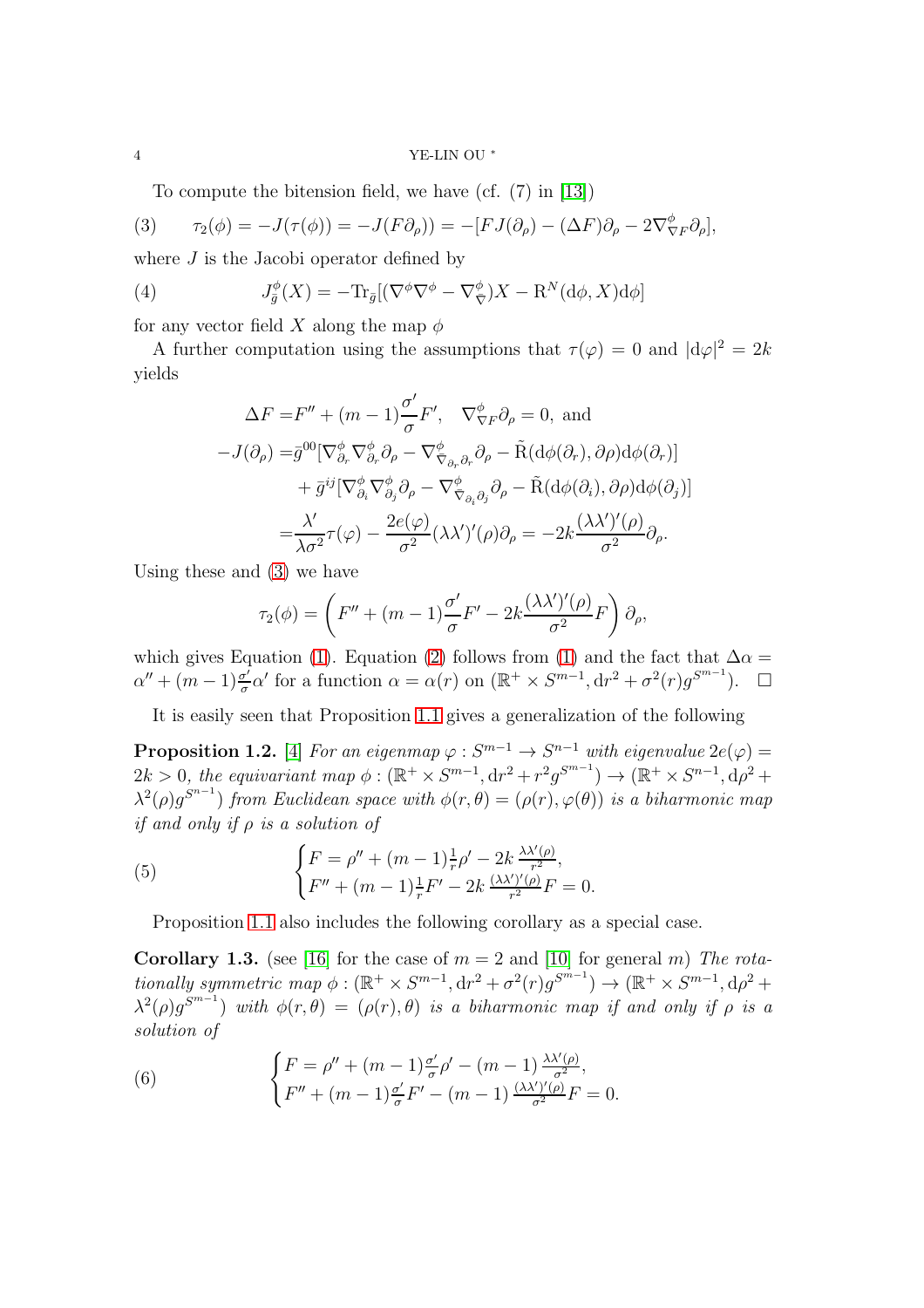Example 1. One can check (cf. e.g., Example 9.10 in [\[14\]](#page-12-2)) that the Hopf fibration  $\varphi: S^3 \to S^2$  is an eigenmap with  $2e(\varphi) = 2k = |d\varphi|^2 = 8$ , so the equivariant map  $\phi : S^4 = ([0, \pi] \times S^3, dr^2 + \sin^2 r g^{S^3}) \rightarrow S^3 = ([0, \pi] \times S^2, d\rho^2 + \sin^2 \rho g^{S^2})$ with  $\phi(r,\theta) = (\rho(r), \varphi(\theta))$  is a biharmonic map if and only if  $\rho = \rho(r)$  solves the equation

$$
\begin{cases}\nF = \rho'' + 3(\cot r)\rho' - 4\frac{\sin 2\rho}{\sin^2 r}, \\
F'' + 3(\cot r)F' - 8\frac{\cos 2\rho}{\sin^2 r}F = 0.\n\end{cases}
$$

The following classification of rotationally symmetric conformal biharmonic maps between space forms was obtained in [\[10\]](#page-11-1).

<span id="page-4-0"></span>**Theorem 1.4.** [\[10\]](#page-11-1) For  $m > 2$ , a rotationally symmetric conformal map  $\phi$ :  $(\mathbb{R}^+ \times S^{m-1}, \mathrm{d}r^2 + \sigma^2(r)g^{S^{m-1}}) \rightarrow (\mathbb{R}^+ \times S^{m-1}, \mathrm{d}\rho^2 + \lambda^2(\rho)g^{S^{m-1}}), \phi(r, \theta) =$  $(\rho(r), \theta)$ , between model spaces of constant sectional curvature is proper biharmonic if and only if, up to a homothety of the domain or the target space, it is one of the following maps:

(i) The inversion in  $S^3$ ,  $\phi : \mathbb{R}^4 \setminus \{0\} \equiv (\mathbb{R}^+ \times S^3, dr^2 + r^2 g^{S^3}) \rightarrow \mathbb{R}^4 \setminus \{0\} \equiv$  $(\mathbb{R}^+ \times S^3, d\rho^2 + \rho^2 g^{S^3})$  with  $\phi(r, \theta) = (1/r, \theta)$ , which can be described, in Cartesian coordinates, as  $\phi : \mathbb{R}^4 \setminus \{0\} \to \mathbb{R}^4 \setminus \{0\}$ ,  $\phi(x) = x/|x|^2$ .

(ii) The inverse of the stereographic projection  $\phi : \mathbb{R}^4 \equiv (\mathbb{R}^+ \times S^3, dr^2 + r^2 g^{S^3}) \rightarrow$  $S^m \setminus \{\text{south pole}\}\equiv (\mathbb{R}^+ \times S^3, \mathrm{d}\rho^2 + \sin^2 \rho g^{S^3}) \text{ with } \phi(r, \theta) = (2 \tan^{-1} r, \theta).$ 

(iii)  $\phi : B^4 \equiv (\mathbb{R}^+ \times S^3, dr^2 + r^2 g^{S^3}) \rightarrow H^4 \equiv (\mathbb{R}^+ \times S^3, d\rho^2 + \sinh^2 \rho g^{S^3})$  with  $\phi(r,\theta) = (2 \tanh^{-1} r,\theta)$  for  $r \in [0,1)$ . So, the map is from an open unit ball into a hyperbolic space form of constant sectional curvature  $K = -1$ .

In dimension 4, we have the following generalization which gives a complete classification of rotationally symmetric biharmonic conformal map from a space form into a model.

Theorem 1.5. A rotationally symmetric map

<span id="page-4-1"></span>(7) 
$$
\phi: M^4(c) \to M^4_\lambda(o) = (\mathbb{R}^+ \times S^3, d\rho^2 + \lambda^2(\rho)g^{S^3}),
$$

$$
\phi(r, \theta) = (\rho(r), \theta)
$$

from a 4-dimensional space form into a model is a proper biharmonic conformal diffeomorphism if and only the target model is a space form, and up to a homothety, the map  $\phi$  is one of the three maps given in Theorem [1.4.](#page-4-0)

Proof. Since a space form is an Einstein manifold, we can use Theorem 2.3 in [\[3\]](#page-11-5) (see also Theorem 11.13 in [\[14\]](#page-12-2)) to conclude that the rotationally symmetric conformal map  $\phi$  given in [\(7\)](#page-4-1) is biharmonic if and only if its conformal factor  $\rho'$ solves the equation

$$
\Delta \rho' - 3c \,\rho' = A\rho'^3,
$$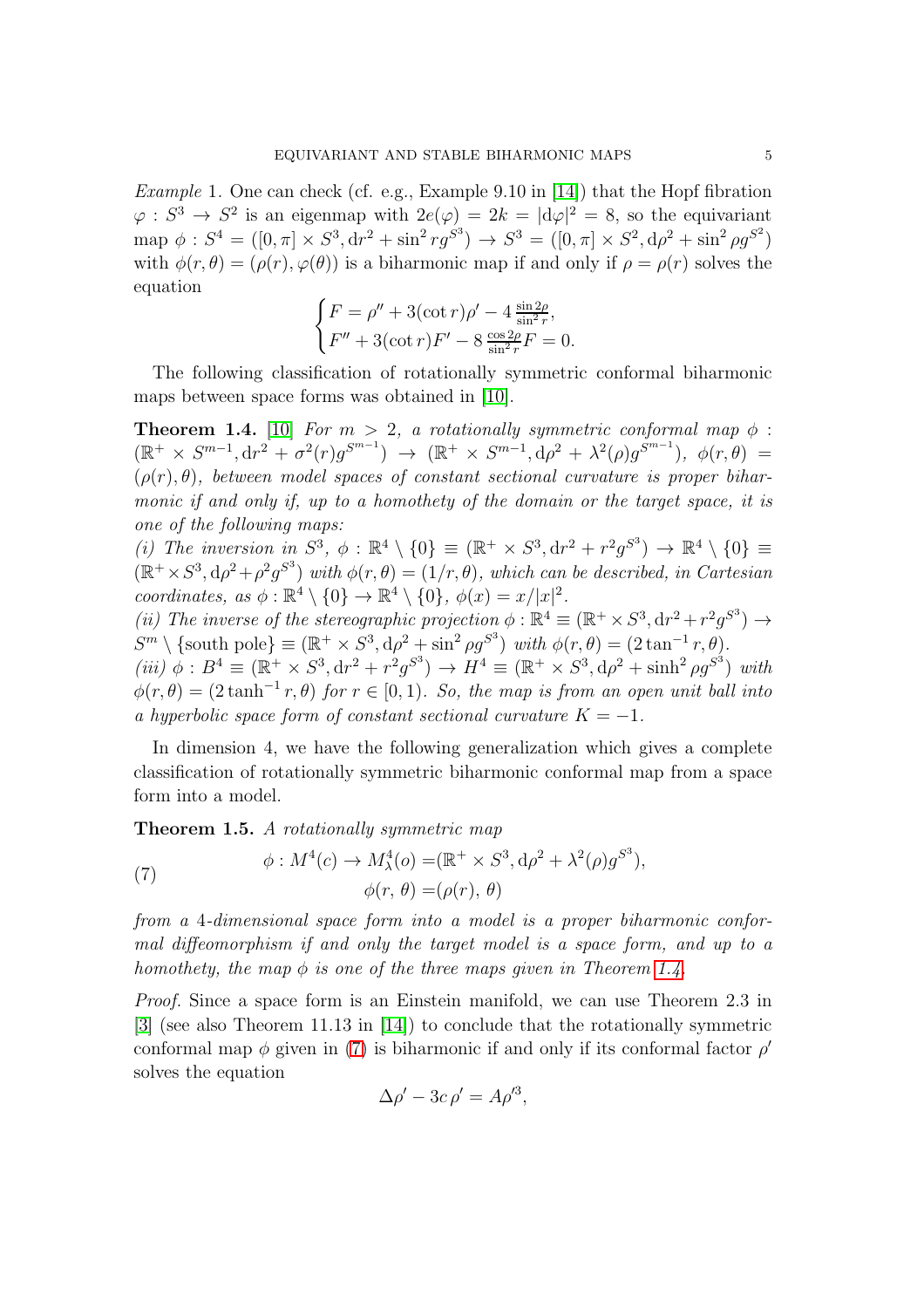where A is a constant relating to the scalar curvature  $Scal^N$  of the target manifold and the sectional curvature c of the space form  $M^4(c)$  by

(8) 
$$
6A + \frac{6c}{\rho'^2} + \text{Scal}^N = 0.
$$

A straightforward computation shows that by performing the following change of variable

<span id="page-5-0"></span>
$$
\begin{cases}\nr = e^t, & \text{for } c = 0; \\
r = 2 \tan^{-1} e^t, & \text{for } c > 0; \\
r = 2 \tanh^{-1} e^t, & \text{for } c < 0,\n\end{cases}
$$

the conformality condition of the rotationally symmetric map reads

<span id="page-5-1"></span>
$$
\rho'(t) = \lambda(t).
$$

Substituting this into [\(8\)](#page-5-0) we have

(9) 
$$
6A + \frac{6c}{\lambda^2} + \text{Scal}^N = 0.
$$

On the other hand, by a straightforward computation of the scalar curvature of the warped product manifold, we have

(10) 
$$
\mathrm{Scal}^{N} = \frac{6}{\lambda^{2}} - 6\frac{\lambda\lambda''}{\lambda^{2}} - 6\frac{\lambda'^{2}}{\lambda^{2}}.
$$

Combining [\(9\)](#page-5-1) and [\(10\)](#page-5-2) we obtain

<span id="page-5-2"></span>
$$
(\lambda^2)'' - 2A\lambda^2 = 2(1+c).
$$

Solving this ODE yields

$$
\lambda^{2}(\rho) = \begin{cases}\n(1+c)\rho^{2} + C_{1}\rho + C_{2}, & \text{for } A = 0; \\
C_{1}e^{\sqrt{2A}\rho} + C_{2}e^{-\sqrt{2A}\rho} + C_{3}, & \text{for } A > 0; \\
C_{1} \cos \sqrt{2|A|} \rho + C_{2} \sin \sqrt{2|A|} \rho + C_{3}, & \text{for } A < 0.\n\end{cases}
$$

One can easily check that by using the boundary condition  $\lambda(0) = 0$ , we have exactly

$$
\lambda(\rho) = \begin{cases}\n\sqrt{1+c}\,\rho, & \text{for } A = 0; \\
C\sinh(\frac{\sqrt{2A}}{2}\rho), & \text{for } A > 0 \text{ and some constant } C > 0; \\
C\sin(\frac{\sqrt{2|A|}}{2}\rho), & \text{for } A < 0 \text{ and some constant } C > 0,\n\end{cases}
$$

which means the target manifold has constant sectional curvature. Using this and Theorem [1.4](#page-4-0) we obtain the theorem.  $\Box$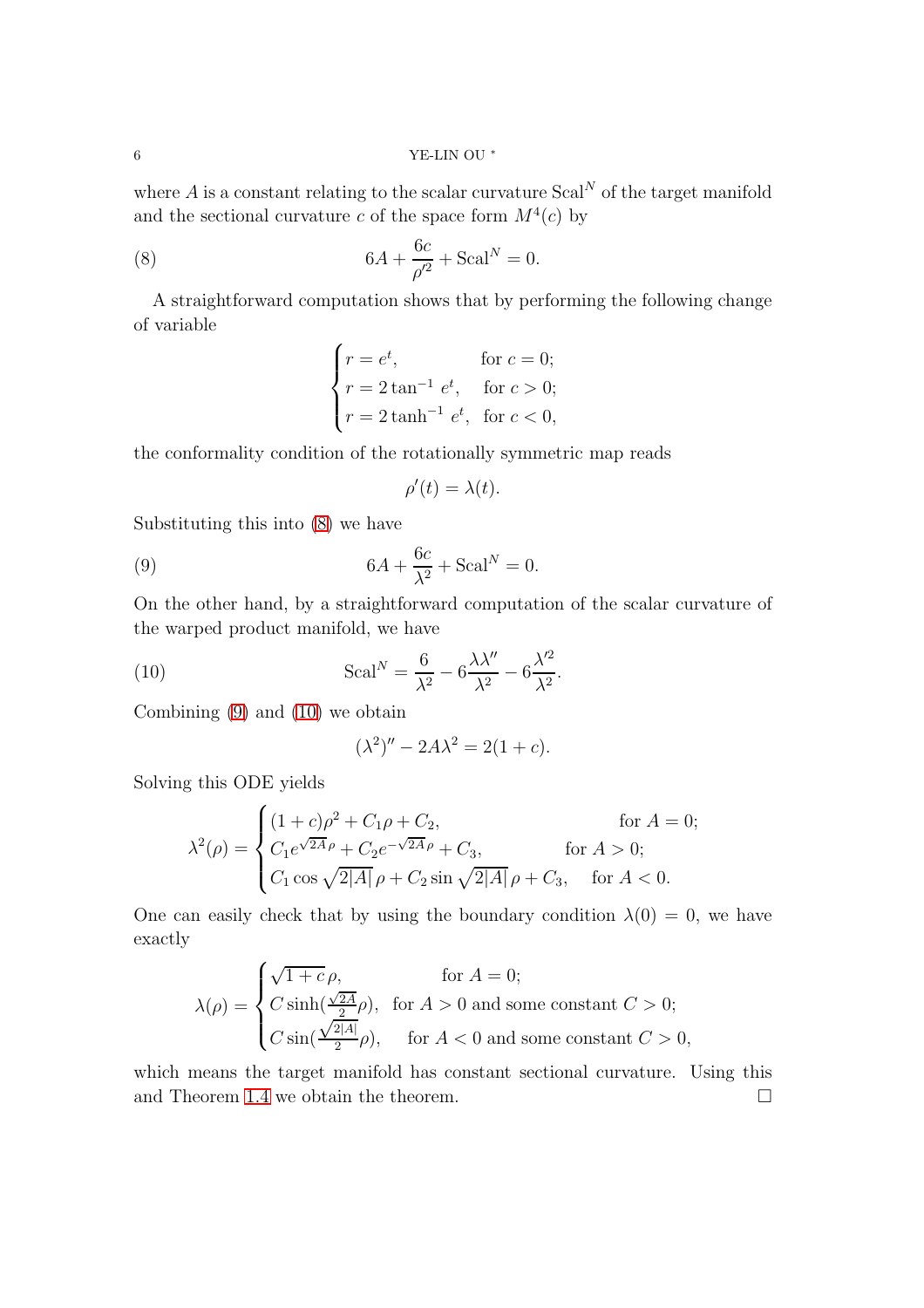Note that without the conformality requirement on the maps, the biharmonic equations for equivariant (even rotationally symmetric) maps between general models are still very difficult to solve although they are ordinary differential equations (see [\[16\]](#page-12-0) for the study of rotationally symmetric biharmonic maps in the simplest case  $\varphi : (\mathbb{R}^+ \times S^1, dr^2 + \sigma^2(r) d\theta^2) \to (\mathbb{R}^+ \times S^1, d\rho^2 + \lambda^2(\rho) d\phi^2)$ with  $\varphi(r,\theta) = (\rho(r),\theta)$ . However, we can have complete solutions for the maps between Euclidean domains as follows.

<span id="page-6-2"></span>**Proposition 1.6.** [\[4\]](#page-11-0) For an eigenmap  $\varphi : S^{m-1} \to S^{n-1}$  with eigenvalue  $2e(\varphi) =$  $2k > 0$ , the equivariant map  $\phi : (\mathbb{R}^+ \times S^{m-1}, \mathrm{d}r^2 + r^2 g^{S^{m-1}}) \to (\mathbb{R}^+ \times S^{n-1}, \mathrm{d}\rho^2 +$  $(\rho^2 g^{S^{n-1}})$ ,  $\phi(r,\theta) = (\rho(r), \varphi(\theta))$  between Euclidean domains is harmonic if and only if

<span id="page-6-0"></span>(11) 
$$
\rho(r) = c_1 r^{k_1} + c_2 r^{k_2}, \text{ for } k_{1,2} = \frac{-(m-2) \pm \sqrt{(m-2)^2 + 8k}}{2},
$$

where  $c_1, c_2$  are arbitrary such that  $\rho$  takes values in  $(0, \infty)$ . The equivariant map is biharmonbic if and only if

<span id="page-6-1"></span>(12) 
$$
\rho(r) = \begin{cases} c_1 r^3 + c_2 r \ln r + c_3 r + c_4 r^{-1}, & \text{when } m = 2 \text{ and } k = \frac{1}{2}, \text{or} \\ \frac{c_1}{2(m+2k_1)} r^{k_1+2} + \frac{c_2}{2(m+2k_2)} r^{k_2+2} + c_3 r^{k_1} + c_4 r^{k_2}, & \text{otherwise,} \end{cases}
$$

for some constants  $c_1, c_2, c_3, c_4$  and  $k_1, k_2$  given by [\(11\)](#page-6-0).

Remark 1. Note that for  $m = 2$ , beside the solutions given in the first family of [\(12\)](#page-6-1), the second family also provides many solutions. For example, for the eigenmap  $\varphi: S^1 \to S^1$ ,  $\varphi(z) = z^2$ , with eigenvalue  $-2k = -4$ , we have biharmonic map  $\phi : \mathbb{R}^2 \setminus \{0\} \to \mathbb{R}^2 \setminus \{0\}$  given by  $\phi(r,\theta) = (\rho(r), 2\theta)$  with  $\rho(r) = \frac{c_1}{20}r^6$  $\frac{c_2}{12}r^{-2} + c_3r^4 + c_4r^{-4}.$ 

Note that for biharmonic functions on a star-shaped Euclidean domain, we have the well-known Almansi property([\[1\]](#page-11-6)) which states that any real-valued biharmonic function  $u : \mathbb{R}^m \supset \Omega \to \mathbb{R}$  on a star-shaped domain centered at the origin can be expressed as

$$
u(x) = h_1(x) + |x|^2 h_2(x), \ \forall \ x \in \Omega,
$$

where  $h_i : \mathbb{R}^m \supset \Omega \to \mathbb{R}$  are harmonic functions.

One can easily check (see also [\[14\]](#page-12-2), Corollary 10.3) that this Amansi property generalizes to biharmonic maps from a star-shaped Euclidean domain into another Euclidean space. The following corollary shows that when the maps are equivariant, the condition of the domain being star-shaped can be dropped.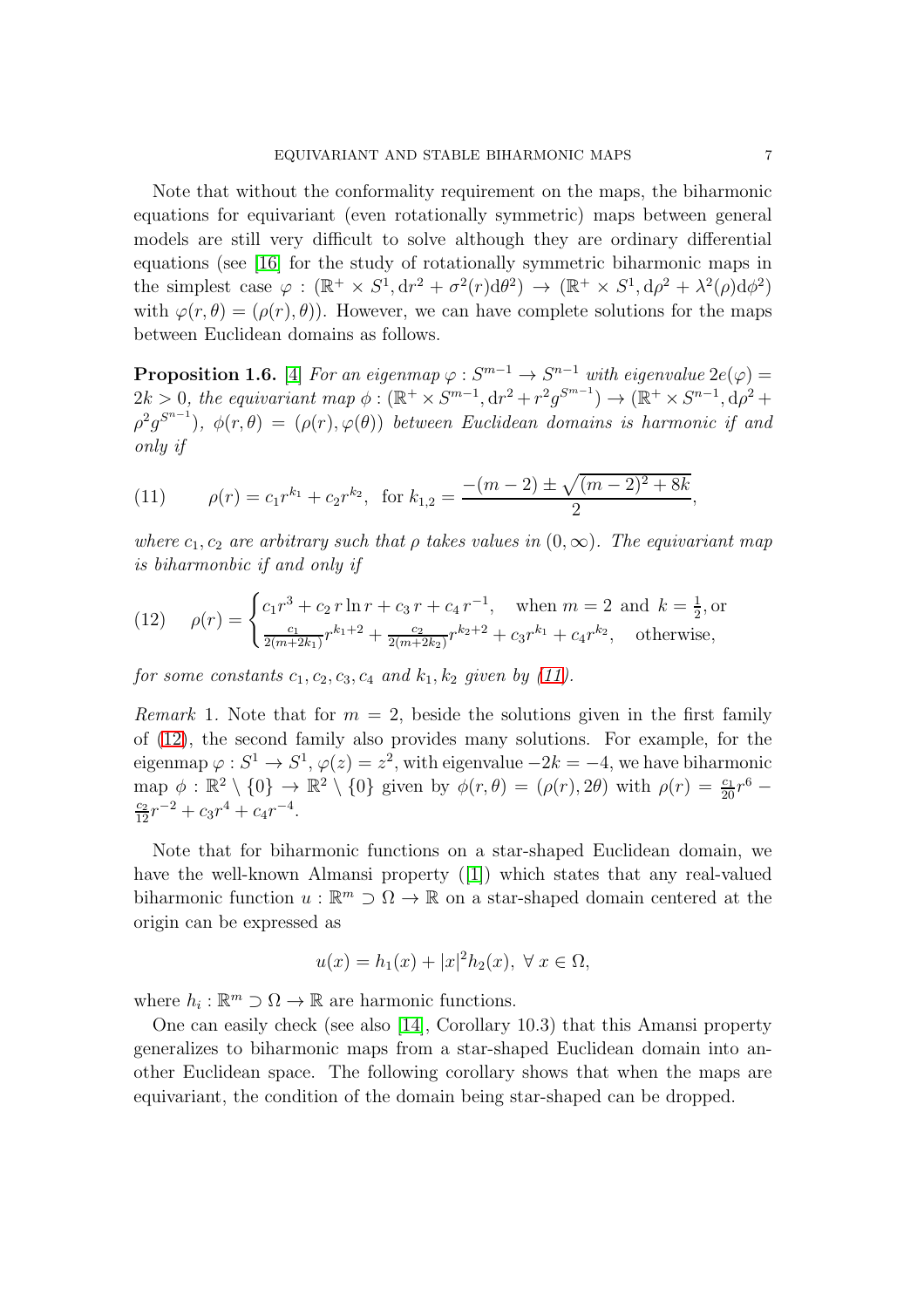#### 8 YE-LIN OU <sup>∗</sup>

**Corollary 1.7.** For  $m > 2$ , an equivariant biharmonic map  $\phi : \mathbb{R}^m \setminus \{0\} \rightarrow$  $\mathbb{R}^n \setminus \{0\}$  given by  $\phi(r,\theta) = (\rho(r), \varphi(\theta))$  has Almansi property, i.e.,

(13) 
$$
\phi(r,\theta) = r^2 \phi_1(r,\theta) + \phi_2(r,\theta),
$$

where  $\phi_1, \phi_2 : \mathbb{R}^m \setminus \{0\} \to \mathbb{R}^n \setminus \{0\}$  are two equivariant harmonic maps defined by the same eigenmap  $\varphi : S^{m-1} \to S^{n-1}$ .

*Proof.* By Proposition [1.6,](#page-6-2) for  $m > 2$ , any equivariant biharmonic map  $\phi : \mathbb{R}^m \setminus \mathbb{R}^m$  $\{0\} \to \mathbb{R}^n \setminus \{0\}$  can be described, using geodesic polar coordinates, as  $\phi(r, \theta) =$  $(\rho(r), \varphi(\theta))$  for some eigenmap  $\varphi$  and  $\rho$  given by

$$
\rho(r) = r^2(c_1r^{k_1} + c_2r^{k_2}) + c_3r^{k_1} + c_4r^{k_2} = r^2\rho_1(r) + \rho_2(r),
$$

where  $\rho_1(r) = c_1 r^{k_1} + c_2 r^{k_2}$  and  $\rho_2(r) = c_3 r^{k_1} + c_4 r^{k_2}$ . It also follows from Proposition [1.6](#page-6-2) that the equivariant maps  $\phi_1, \phi_2 : \mathbb{R}^m \setminus \{0\} \to \mathbb{R}^n \setminus \{0\}$  with  $\phi_1(r,\theta) = (\rho_1(r), \varphi(\theta))$  and  $\phi_2(r,\theta) = (\rho_2(r), \varphi(\theta))$  are harmonic maps. Now a straightforward computation shows that  $\phi(r, \theta) = r^2 \phi_1(r, \theta) + \phi_2(r, \theta)$ , from which the corollary follows.

Remark 2. We would like to point out that  $\mathbb{R}^m \setminus \{0\}$  is not a star-shaped region, but the Almansi property still holds for an equivariant biharmonic map due to the symmetry of the map and a large enough domain  $(m \geq 3)$ ; Note also that for  $m = 2$ , we have equivariant biharmonic maps  $\phi : \mathbb{R}^2 \setminus \{0\} \to \mathbb{R}^2 \setminus \{0\}$  with  $\phi(r, \theta) = (\rho(r), \theta)$  with  $\rho(r) = r \ln r$ , which does not have the Almansi property.

Note that we can use Proposition [1.6](#page-6-2) with  $m = 4$  and a boundary condition to have the following corollary which recovers Theorem 4.12 in [\[2\]](#page-11-7) obtained in a different way.

**Corollary 1.8.** [\[2\]](#page-11-7) A rotationally symmetric biharmonic map  $\phi : B_R^4(0) \to \mathbb{R}^4$ ,  $\phi(r,\theta) = (\rho(r),\theta)$  with  $\rho(0) = 0$  from an open ball of radious R is the restriction of the map  $\phi(x) = C_1x + C_2|x|^2x$ . If a pole at the origin is allowed, then, the map  $\phi(x) = C_1 x + C_2 |x|^2 x + C_3 \frac{x}{|x|}$  $\frac{x}{|x|^2} + C_4 \frac{x}{|x|}$  $\frac{x}{|x|^4}$  is a biharmonic map. In particular, the inversion in 3-sphere  $\phi(x) = \frac{x}{|x|^2}$  is a conformal proper biharmonic map which is also a biharmonic morphism.

*Proof.* Using Proposition [1.6](#page-6-2) with  $m = 4$  and  $2k = 3$  we have  $k_1 = -3, k_2 = 1$ from which we obtain the general solution  $\rho(r) = C_1r + C_2r^3 + C_3r^{-1} + C_4r^{-3}$ . It is easy to check that with this solution of  $\rho(r)$  the rotationally symmetric map  $\phi(r,\theta) = (\rho(r), \theta)$  corresponds to the map  $\phi(x) = C_1 x + C_2 |x|^2 x + C_3 \frac{x}{|x|}$  $\frac{x}{|x|^2} + C_4 \frac{x}{|x|}$  $|x|^4$ in Cartesian coordinates. Now, if we add the boundary condition  $\rho(0) = 0$ , then we have the solution  $\rho(r) = C_1r + C_2r^3$  which corresponds to the map  $\phi(x) = C_1x + C_2|x|^2x.$  $2x.$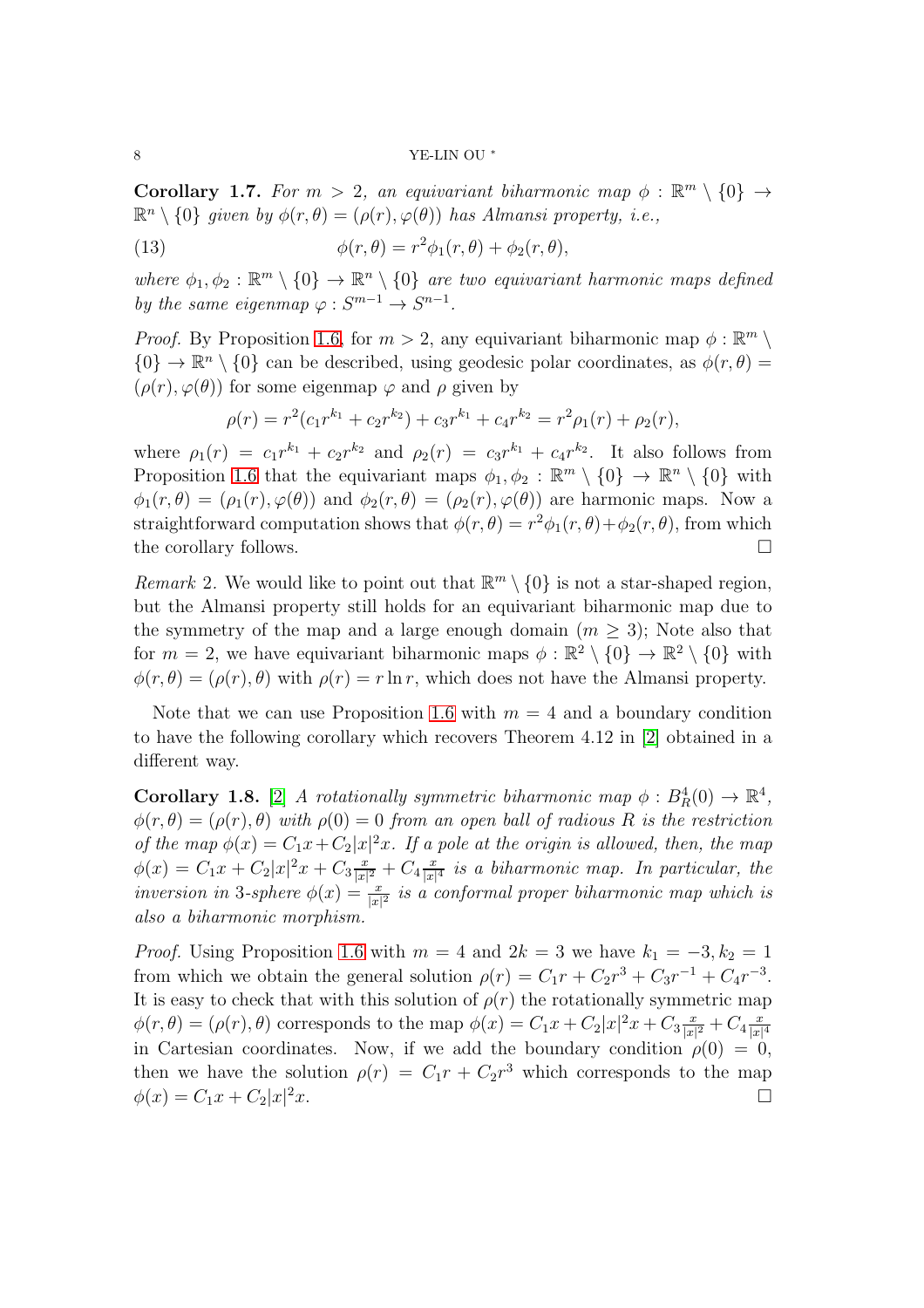# 2. Second variation formula and a classification of stable proper biharmonic maps into a positively curved space form

The following second variation formula for biharmonic maps was derived by Jiang.

**Theorem 2.1.** [\[7\]](#page-11-8) For a biharmonic map  $\phi$  :  $(M^m, g) \rightarrow (N^n, h)$  from a compact Riemannian manifold, and a variation  $\phi_t$  of  $\phi$  with variation vector field V, we have the following second variation formula

<span id="page-8-0"></span>(14)  
\n
$$
\frac{d^2}{dt^2} E_2(\phi_t)|_{t=0} = \int_M [|J^{\phi}(V)|^2 + R^N(V, \tau(\phi), V, \tau(\phi)] dv_g
$$
\n
$$
- \sum_{i=1}^m \int_M \langle V, (\nabla^N_{d\phi(e_i)} R^N)(d\phi(e_i), \tau(\phi))V
$$
\n
$$
+ (\nabla^N_{\tau(\phi)} R^N)(d\phi(e_i), V) d\phi(e_i)
$$
\n
$$
+ 2R^N(d\phi(e_i), V) \nabla^{\phi}_{e_i} \tau(\phi) + 2R^N(d\phi(e_i), \tau(\phi)) \nabla^{\phi}_{e_i} V \rangle dv_g,
$$

where  $J^{\phi}$  is the Jacobi operator of  $\phi$  defined by [\(4\)](#page-3-1) and  $\{e_i\}$  is an orthonormal frame on M.

First, we give the following form of the second variation formula for biharmonic maps, which is very convenient to use and will be used to prove a classification theorem for stable biharmonic maps form a compact manifold into a space form of positive sectional curvature.

**Corollary 2.2.** For a biharmonic map  $\phi$  :  $(M^m, g) \rightarrow (N^n, h)$  from a compact Riemannian manifold into a space form of positive curvature c, and a variation  $\phi_t$ of  $\phi$  with variation vector field V, we have the following second variation formula

<span id="page-8-2"></span>(15)  
\n
$$
\frac{d^2}{dt^2} E_2(\phi_t)|_{t=0} = \int_M \left\{ |J^{\phi}(V)|^2 - c \left[ |V|^2 |\tau(\phi)|^2 + \langle V, \tau(\phi) \rangle^2 - 2|V|^2 \operatorname{div} \langle d\phi, \tau(\phi) \rangle - 2\langle V, \tau(\phi) \rangle \operatorname{Tr} \langle d\phi, \nabla^{\phi} V \rangle \right. \\ \left. + 2 \langle V, d\phi(\operatorname{grad} \langle V, \tau(\phi) \rangle) \rangle \right] \right\} dv_g.
$$

*Proof.* By using [\(14\)](#page-8-0) and  $\nabla^N \mathbb{R}^N = 0$  for a space form, we have

<span id="page-8-1"></span>(16)  
\n
$$
\frac{d^2}{dt^2} E_2(\phi_t)|_{t=0} = \int_M [|J^{\phi}(V)|^2 + R^N(V, \tau(\phi), V, \tau(\phi)] dv_g
$$
\n
$$
- 2 \int_M \left\{ \sum_{i=1}^m \langle V, R^N(d\phi(e_i), V) \nabla_{e_i}^{\phi} \tau(\phi) + R^N(d\phi(e_i), \tau(\phi)) \nabla_{e_i}^{\phi} V \rangle \right\} dv_g.
$$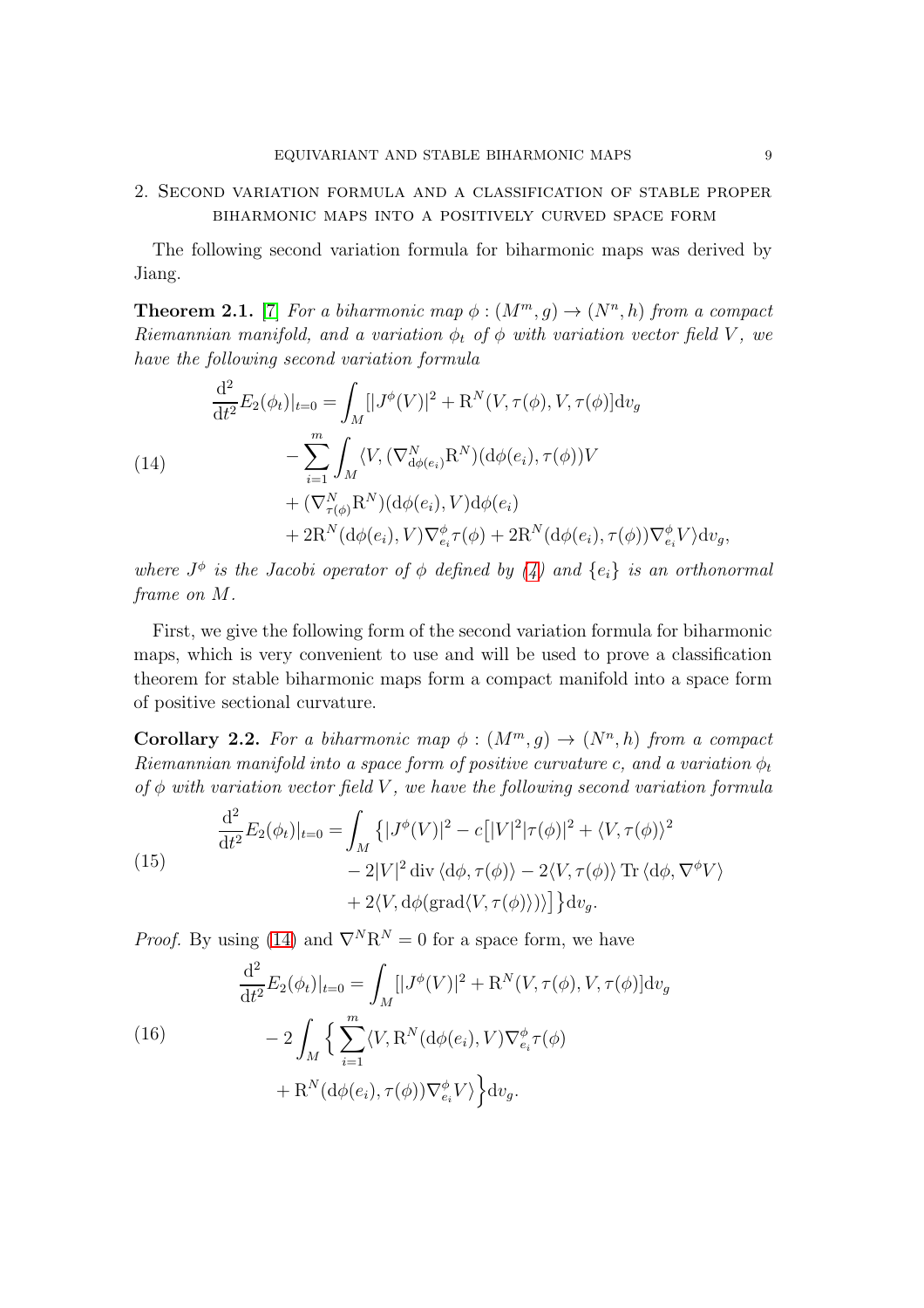10 YE-LIN OU <sup>∗</sup>

By using the curvature property of a space form and further computations, we obtain

$$
\mathrm{R}^N(V,\tau(\phi),V,\tau(\phi)=c(|V|^2|\tau(\phi)|^2-\langle V,\tau(\phi)\rangle^2)
$$

and

$$
\sum_{i=1}^{m} \langle V, \mathbf{R}^{N}(\mathrm{d}\phi(e_{i}), V) \nabla_{e_{i}}^{\phi} \tau(\phi) + \mathbf{R}^{N}(\mathrm{d}\phi(e_{i}), \tau(\phi)) \nabla_{e_{i}}^{\phi} V \rangle
$$
  
=  $c \sum_{i=1}^{m} (\langle V, \mathrm{d}\phi(e_{i}) \rangle (e_{i} \langle V, \tau(\phi) \rangle) - |V|^{2} \langle \mathrm{d}\phi(e_{i}), \nabla_{e_{i}}^{\phi} \tau(\phi) \rangle$   
 $- \langle V, \tau(\phi) \rangle \langle \mathrm{d}\phi(e_{i}), \nabla_{e_{i}}^{\phi} V \rangle)$   
=  $c [\langle V, \mathrm{d}\phi(\mathrm{grad}\langle V, \tau(\phi) \rangle) \rangle - |V|^{2} (\mathrm{div}\langle \mathrm{d}\phi, \tau(\phi) \rangle - |\tau(\phi)|^{2})$   
 $- \langle V, \tau(\phi) \rangle \operatorname{Tr}\langle \mathrm{d}\phi, \nabla^{\phi} V \rangle],$ 

where in obtaining the last equality we have used the identity

<span id="page-9-1"></span>(17) 
$$
\sum_{i=1}^{m} \langle d\phi(e_i), \nabla_{e_i}^{\phi} \tau(\phi) \rangle = \text{div} \langle d\phi, \tau(\phi) \rangle - |\tau(\phi)|^2
$$

which can be checked by a straightforward computation (see also Equation  $(12.6)$ ) in  $[14]$ ).

Substituting these into [\(16\)](#page-8-1) we obtain the corollary.  $\Box$ 

Recall that a biharmonic map  $\phi : (M^m, g) \to (N^n, h)$  from a compact manifold is said to be a stable if the second variation of bienergy is nonnegative for every variation  $\phi_t$  of  $\phi$ . This is equivalent to the integral in [\(14\)](#page-8-0) is nonnegative for any vector field V along the map  $\phi$ .

It is clear from the definition and the second variational formula [\(14\)](#page-8-0) that a harmonic map from a compact manifold as a trivial biharmonic map is stable since  $\frac{d^2}{dt^2}$  $\frac{d^2}{dt^2}E_2(\phi_t)|_{t=0} = \int_M |J^{\phi}(V)|^2 dv_g \ge 0$  for any vector field V along  $\phi$ .

Th following classifications of stable biharmonic maps were proved in [\[7\]](#page-11-8).

**Theorem 2.3.** [\[7\]](#page-11-8) If a stable biharmonic map  $\phi$  :  $(M^m, g) \rightarrow (N^n, h)$  from a compact Riemannian manifold into a space form of positive sectional curvature  $c > 0$  satisfies the first conservation law, i.e.,  $\text{div}S(\phi) = 0$ , then it is harmonic map.

<span id="page-9-0"></span>**Theorem 2.4.** [\[7\]](#page-11-8) A stable biharmonic map  $\phi$  :  $(M^m, g) \to \mathbb{C}P^n$  from a compact manifold into a complex projective space with constant holomorphic sectional curvature  $c > 0$  satisfying the first conservation law is a harmonic map provided one of the following holds: (i)  $|\tau(\phi)|^2 > \frac{3\sqrt{2 e(\phi)}}{|\nabla^{\phi} \tau(\phi)|}$  at any point in M; or (ii)  $|\tau(\phi)|^2 = \text{constant} \text{ and } |\tau(\phi)| > 6\sqrt{c} e(\phi).$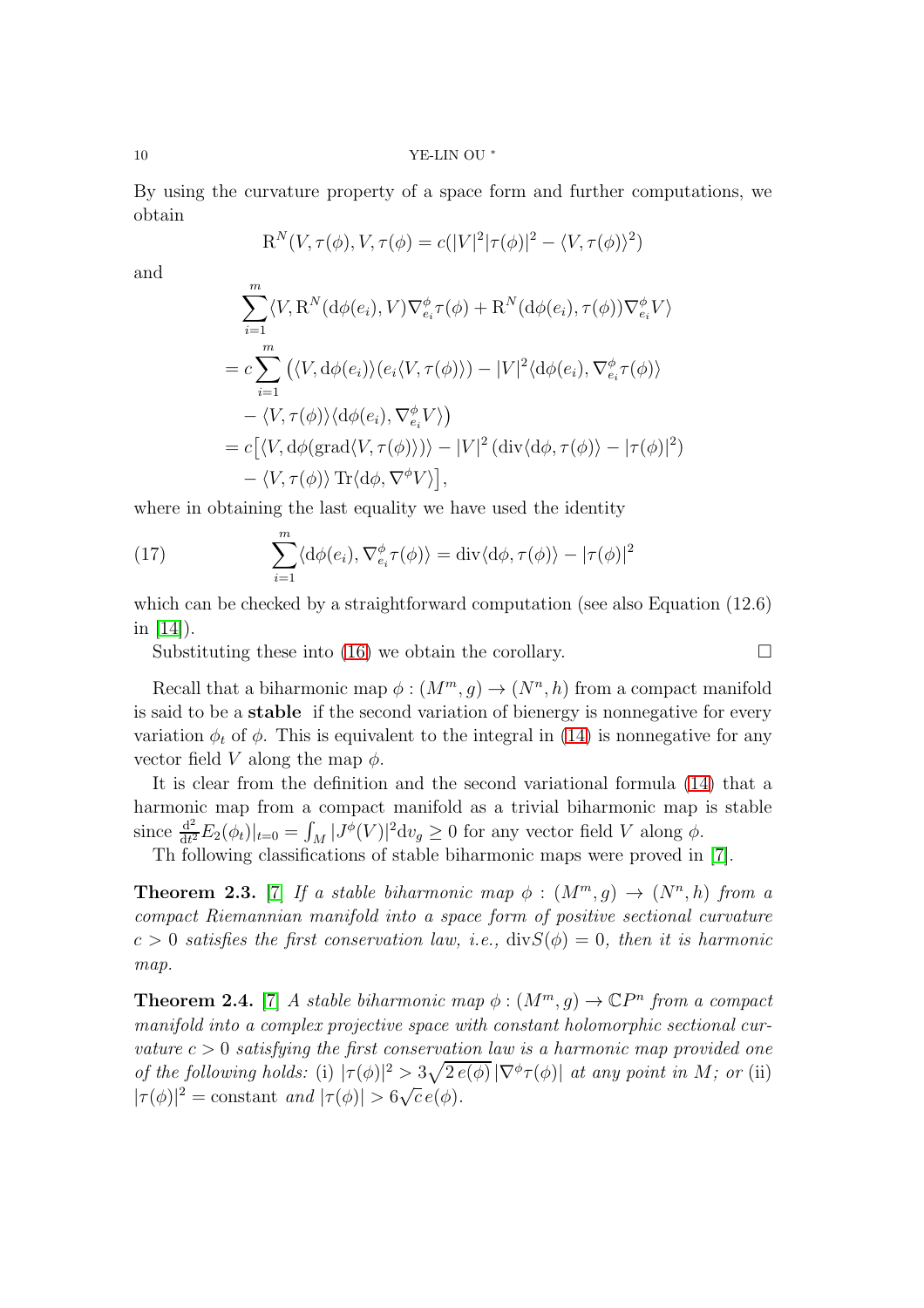For biharmonic maps into real space form, we can prove the following theorem which replaces the assumption that  $\phi$  satisfies the first conservation law in Theorem [2.4](#page-9-0) by requiring  $|\tau(\phi)|^2$  be constant.

<span id="page-10-1"></span>**Theorem 2.5.** There exists no stable proper biharmonic map  $\phi$  :  $(M^m, g) \rightarrow$  $(N<sup>n</sup>, h)$  from a compact Riemannian manifold without boundary into a space form of positive sectional curvature with  $|\tau(\phi)|^2 = \text{constant}$ .

*Proof.* Applying the second variation formula [\(15\)](#page-8-2) with  $V = \tau(\phi)$  and a further computation, we have

<span id="page-10-0"></span>(18)  
\n
$$
0 \leq \frac{d^2}{dt^2} E_2(\phi_t)|_{t=0}
$$
\n
$$
= \int_M \left\{ |J^{\phi}(\tau(\phi))|^2 - c \left[ |\tau(\phi)|^2 |\tau(\phi)|^2 + \langle \tau(\phi), \tau(\phi) \rangle^2 - 2|\tau(\phi)|^2 \right] \text{div} \langle d\phi, \tau(\phi) \rangle - 2\langle \tau(\phi), \tau(\phi) \rangle \text{Tr} \langle d\phi, \nabla^{\phi} \tau(\phi) \rangle \right. \\ \left. + 2\langle \tau(\phi), d\phi(\nabla |\tau(\phi)|^2) \rangle \right\} dv_g
$$
\n
$$
= -4c \int_M \left( |\tau(\phi)|^4 - |\tau(\phi)|^2 \text{div} \langle d\phi, \tau(\phi) \rangle \right) dv_g
$$
\n
$$
= -4c |\tau(\phi)|^4 \text{Vol}(M) \leq 0, \text{ since } c > 0,
$$

where the second equality was obtained by using the assumption that  $|\tau(\phi)|^2$  is constant and Equation [\(17\)](#page-9-1) whilst the third equality holds by the assumption that  $|\tau(\phi)|^2$  is constant and the divergence theorem. It follows from [\(18\)](#page-10-0) that  $\tau(\phi) \equiv 0$ , and hence  $\phi$  is a harmonic map.

Remark 3. (i) As an isometric immersion always satisfies the first conservation law, so it follows from Theorem [2.4](#page-9-0) that there exists no stable proper biharmonic compact submanifold in a Euclidean sphere  $S<sup>n</sup>$ .

(ii) One can check that the proper biharmonic maps  $S^{2n-1} \to S^n \to S^{n+1}$  ( $n =$ 2, 4, 8) obtained from the composition of Hopf fibration followed by the inclusion  $\mathbf{i}: S^n \to S^{n+1}$  with  $\mathbf{i}(x) = (x, 1) / \sqrt{2}$  satisfies  $|\tau(\phi)|^2 = \text{constant}$ , so by Theorem [2.5,](#page-10-1) it is unstable. This was also confirmed by Theorem 6.1 in [\[12\]](#page-12-3) which states that the composition of a non-constant eigenmap  $\varphi : (M^m, g) \to S^n(\frac{1}{\sqrt{N}})$  $\frac{1}{2}$  from a compact manifold followed by the inclusion  $i: S^n(\frac{1}{\sqrt{n}})$  $(\frac{1}{2}) \rightarrow S^{n+1}$  is an unstable proper biharmonic map.

(iii) As we know (see [\[8\]](#page-11-9)) that any stable harmonic map  $\phi : (M^m, g) \to S^n$  from a compact Riemannian manifold into a Euclidean sphere is constant. Based on the results given in Theorems [2.4](#page-9-0) and [2.5,](#page-10-1) it would be interesting to know whether there exists a stable proper biharmonic map  $\phi : (M^m, g) \to S^n$  from a compact manifold into a Euclidean sphere.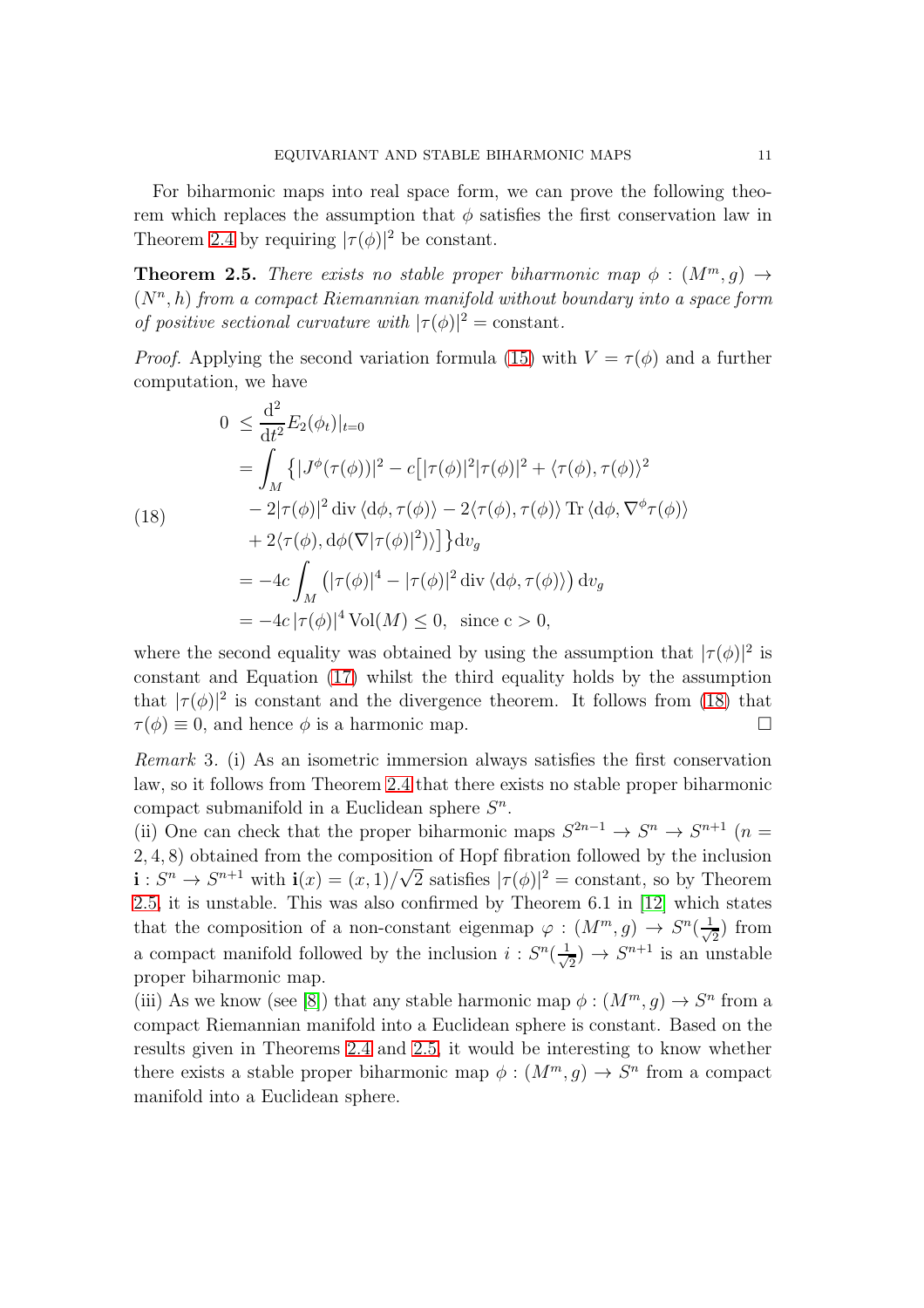12 YE-LIN OU <sup>∗</sup>

Note that for biharmonic maps into a sphere we also have the following form of the second variation formula.

**Theorem 2.6.** [\[15\]](#page-12-4) For a biharmonic map  $\phi$  :  $(M^m, g) \rightarrow S^n$  from a compact manifold into a sphere, the Hessian of the bienergy at  $\phi$  is

$$
H(E_2)_{\phi}(V, W) = \int_M \langle I^{\phi}(V), W \rangle \mathrm{d}v_g,
$$

where

$$
I^{\phi}(V) = \Delta^{\phi}(\Delta^{\phi}V) - \Delta^{\phi}(\text{Tr}\langle V, d\phi(\cdot)\rangle d\phi(\cdot) - |d\phi|^2 V) + 2\langle d\tau(\phi), d\phi(\cdot)\rangle V + |\tau(\phi)|^2 V - 2\text{Tr}\langle V, d\tau(\phi)(\cdot)\rangle d\phi(\cdot) - 2\text{Tr}\langle \tau(\phi), dV(\cdot)\rangle d\phi(\cdot) - \langle \tau(\phi), V \rangle \tau(\phi) + 2\langle dV, d\phi \rangle \tau(\phi) - \text{Tr}\langle d\phi(\cdot), \Delta^{\phi}V \rangle d\phi(\cdot) + \text{Tr}\langle d\phi(\cdot), \text{Tr}\langle V, d\phi(\cdot)\rangle d\phi(\cdot) \rangle d\phi(\cdot) - 2|d\phi|^2 \text{Tr}\langle d\phi(\cdot), V \rangle d\phi(\cdot) + |d\phi|^2 \Delta^{\phi}V + |d\phi|^4 V
$$

with  $\Delta^{\phi}V = \sum_{i=1}^{m} (\nabla_{e_i}^{\phi} \nabla_{e_i}^{\phi} - \nabla_{\nabla_{e_i}^M e_i}^{\phi}) V$  denoting the Rough Laplacian along the map  $\phi$ .

For some further study of the second variation of bienergy and the stability and indices of biharmonic maps see [\[7,](#page-11-8) [15,](#page-12-4) [12,](#page-12-3) [11\]](#page-12-5) and the references therein.

### **REFERENCES**

- <span id="page-11-6"></span>[1] E. Almansi, *Sull'integrazione dell'equazione differenziale*  $\Delta^{2n} = 0$ . Annali di Mat., 2(1899), 1–51.
- <span id="page-11-7"></span><span id="page-11-5"></span>[2] P. Baird, Stress-energy tensors and the Lichnerowicz Laplacian, J. Geom. Phys., 58 (2008), 1329-1342.
- <span id="page-11-0"></span>[3] P. Baird and Y. -L. Ou, Biharmonic conformal maps in dimension four and equations of Yamabe-type, J. Geom. Anal. 28(4) (2018), 3892-3905.
- [4] A. Balmus, S. Montaldo, C. and Oniciuc, *Biharmonic maps between warped product man*ifolds, J. Geom. Phys., 57. (2007), 449–466.
- <span id="page-11-2"></span>[5] B. -Y. Chen, Differential geometry of warped product manifolds and submanifolds, World Scientific, Hackensack, N. J., 2017.
- <span id="page-11-3"></span>[6] R. E. Greene and H. Wu, Function theory on manifolds which possess a pole, Lecture Notes in Mathematics, 699. Springer, Berlin, 1979.
- <span id="page-11-8"></span>[7] G. Y. Jiang, 2-Harmonic maps and their first and second variational formulas, Chin. Ann. Math. Ser. A, 7(1986), 389-402.
- <span id="page-11-9"></span><span id="page-11-4"></span>[8] P. -F. Leung, On the stability of harmonic maps, in Lecture Notes in Math. 949, Springer Verlag 1982, 122–129.
- [9] S. Montaldo and A. Ratto, A general approach to equivariant biharmonic maps, Mediterr. J. Math., 10 (2013), 1127–1139.
- <span id="page-11-1"></span>[10] S. Montaldo, C. Oniciuc, and A. Ratto, *Rotationally symmetric biharmonic maps between* models, J. Math. Anal. Appl., 431 (2015), 4494–505.